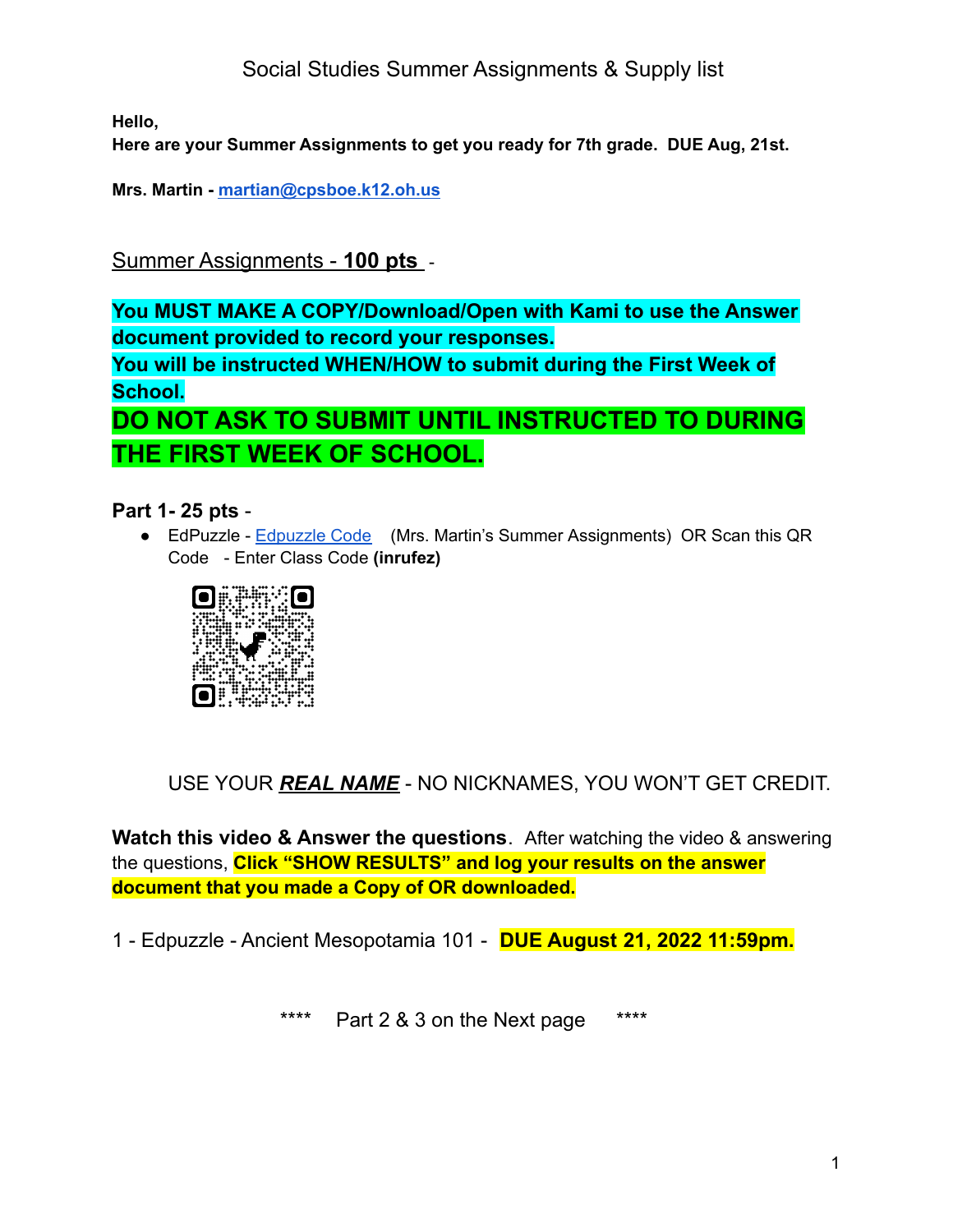**Part 2 -25 pts** - Define the 20 Vocabulary Terms. Write the definition on the Diagram provided.

- History-
- Culture-
- Archeology-
	- remains-
- Artifacts-
- Primary source-
- Secondary source-
- Geography-
- Landforms-
- Hominid -
- Ancestor -
- Paleolithic Era -
- Mesolithic Era-
- Neolithic Era -
- Nomads -
- Hunter gatherers -
- Agriculture-
- Fertile Crescent
- Hammurabi Codes

## **Studying & Understanding History**

The world's first civilizations developed in Asia and Africa after people learned how to farm. These civilizations began in river valleys, which were perfect places for people to grow crops. Farming was essential to a settled lifestyle.

**Part 3 - 50 pts - Diagram** Use the edpuzzle videos below to complete the diagram.

\*Paleolithic Art Overview - \*Paleolithic & Neolithic Eras - \*The Mesolithic Period -

## Complete the Diagram on the "**The Evolution of Man"**

- Identify the 3 eras of time (Paleo,Meso & Neolithic) and how they affected the growth of man
- Include Any inventions or advancements in technology of that era (example Invented writing)
- \* Charts/lists of the inventions are not necessary but can be included.